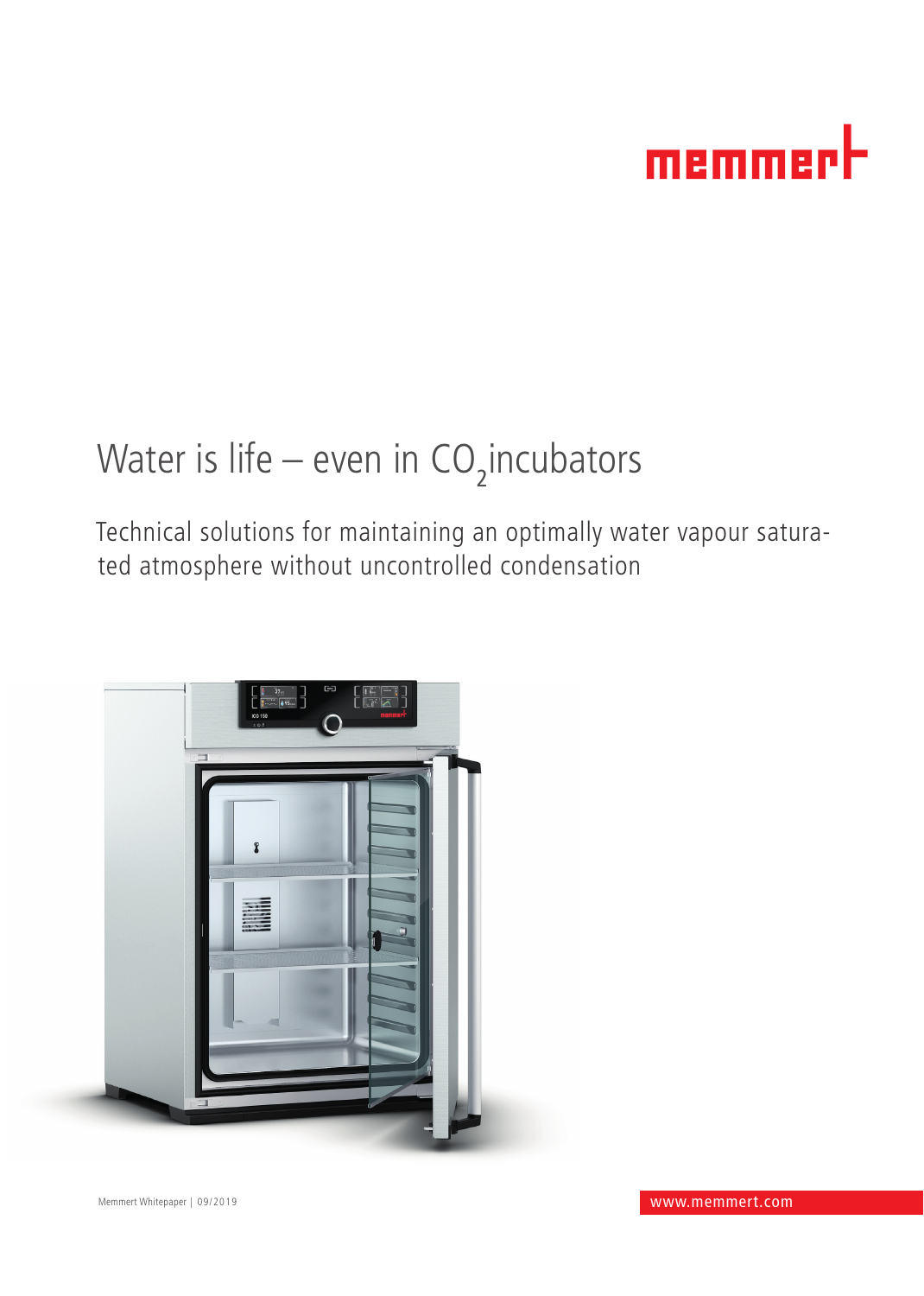### Contents

 $\sim$ 

| 1.   | Introduction                                                               | 3              |
|------|----------------------------------------------------------------------------|----------------|
| 2.   | What is a $CO2$ incubator used for?                                        | 3              |
| 2.1. | Controllable parameters in the CO <sub>2</sub> incubator                   | 3              |
| 2.2. | The importance of continuous $CO2$ supply in the $CO2$ incubator           | $\overline{4}$ |
| 2.3. | The importance of homogeneous temperature and humidity distribution in the |                |
|      | CO <sub>2</sub> incubator for the water balance of the cells               | 4              |
| 2.4. | Why is it so important to avoid condensation in the work space?            | 6              |
| 3.   | Controlled atmosphere in the Memmert ICOmed CO2 incubator                  | 7              |
| 3.1. | Different humidification system                                            | 8              |
|      | 3.1.1. Passive humidity limitation                                         | 8              |
|      | 3.1.2. Active humidity control                                             | 9              |
|      | 3.1.3. Temperature constancy and stability                                 | 11             |
|      | 3.1.4. Decontamination control                                             | 14             |
|      |                                                                            |                |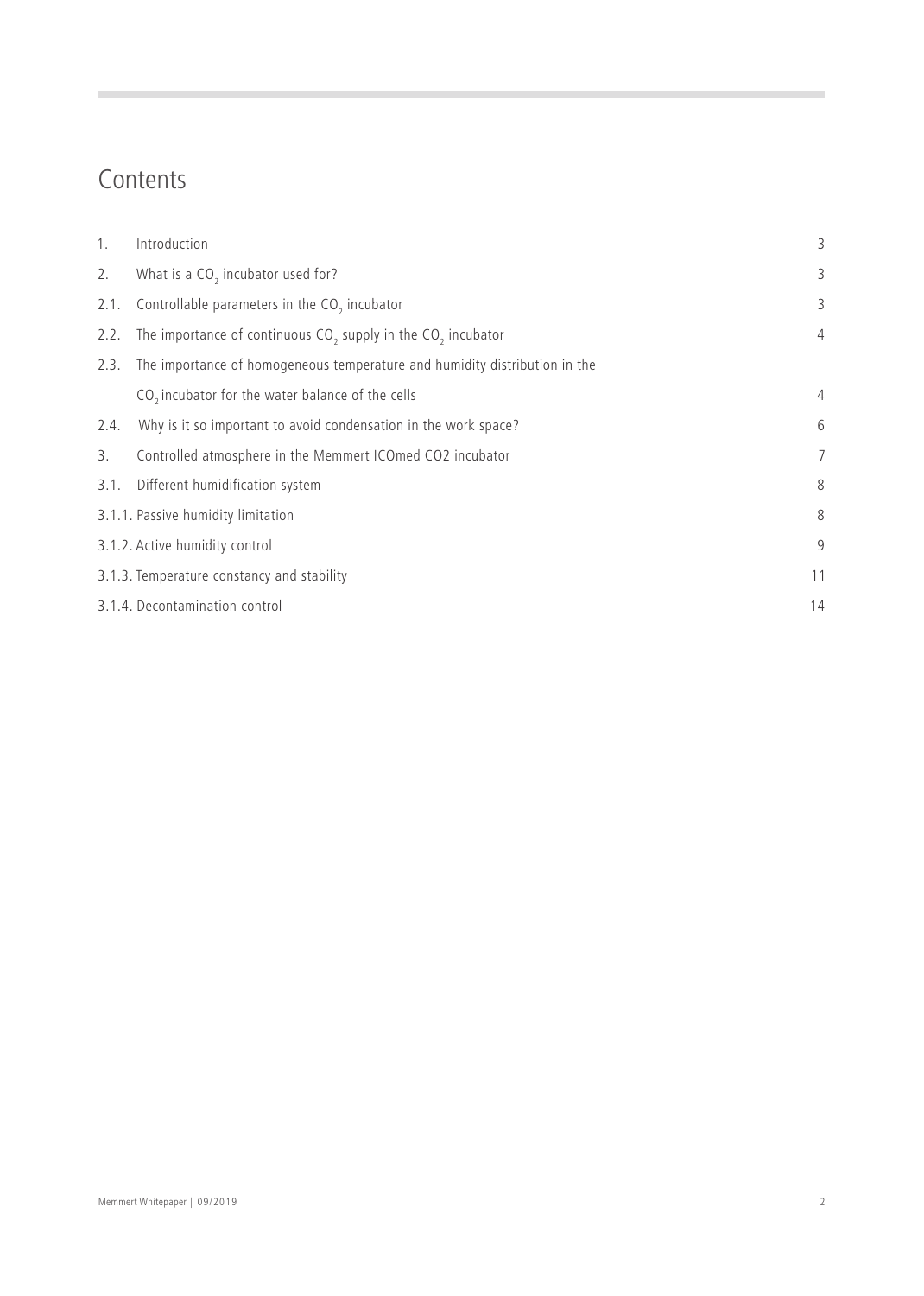## 1. Introduction

There are a variety of CO<sub>2</sub> incubators on the market. Every manufacturer claims to create optimal and reproducible conditions for the cultivation of living organisms in its device. In everyday laboratory work, however, the lack of reliable moisture management repeatedly leads to falsification of the test results or even to total losses due to contaminated interiors. This white paper is dedicated to the presentation of the physical and constructive interactions in a CO<sub>2</sub> incubator. It shows that all technical components in a CO<sub>2</sub> incubator must work together to maintain the sensitive system of temperature, humidity, carbon dioxide and oxygen.

# 2. What is a  $CO<sub>2</sub>$  incubator used for?

Experiments with which the processes in living organisms can be simulated in a controlled environment are called in vitro. In vitro – in glass – means the cultivation of animal or plant cell populations in a nutrient medium outside the organism.

#### CO<sub>2</sub> incubators are specially designed to create and maintain this artificial and as natural an atmo**sphere as possible.**

# 2.1. Controllable parameters in the  $CO<sub>2</sub>$  incubator

An essential requirement for scientific experiments and processes is reproducibility under the same experimental conditions. All environmental parameters vital for cell cultures must therefore be regulated, controlled and documented in a CO<sub>2</sub> incubator. The greatest opponents of the incubator are the doors being opened, which is unavoidable in everyday laboratory use and cause the atmosphere in the incubator to fluctuate significantly. Even if the door is open for 30 seconds, the relative humidity in the interior drops from more than 90% to below 20%, the CO<sub>2</sub> concentration from 5% to below 1%. Depending on the size of the incubator and the design, the recovery times for the individual parameters are plus/minus 10 minutes.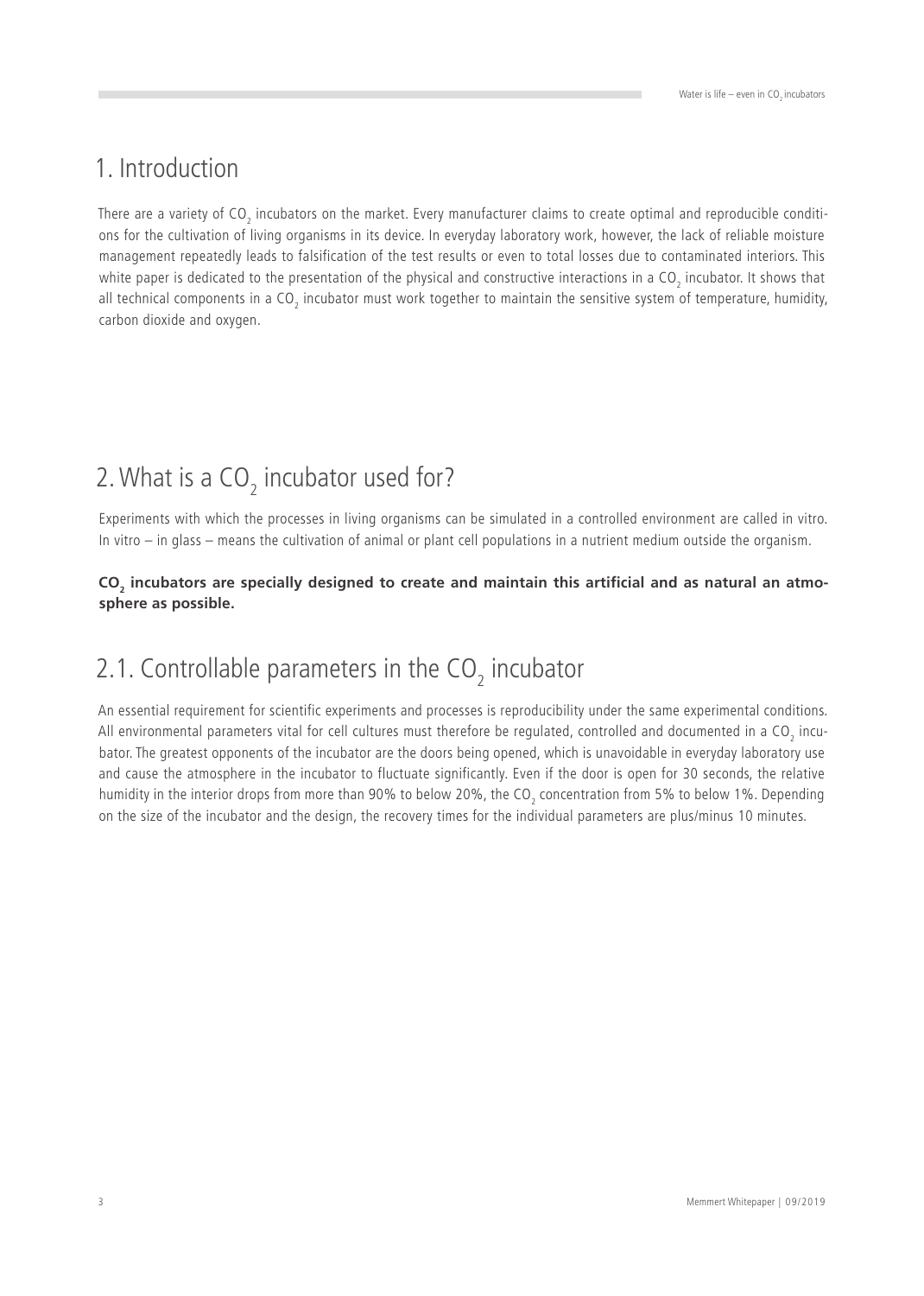$\bm{\tau}$ emperature: In the vast majority of cases, the incubation temperature in a CO<sub>2</sub> incubator corresponds to the human body temperature (37°C). For insect cells it is usually 27°C.

**Relative humidity:** To prevent the cultures from drying out, the relative humidity should ideally be at least 95%. If, for example, the influence of infections on the water balance in the cells is also to be investigated, the relative humidity must be actively controllable.

**CO<sub>2</sub> concentration:** Buffer solutions are added to most nutrient media. The simultaneous aeration with CO<sub>2</sub> keeps the pH value in the medium, which is important for biochemical reactions in the cell, as neutral as possible. Depending on the culture medium, the CO<sub>2</sub> content is between 5 and 10%.

**Oxygen concentration:** In various applications, the oxygen content must be adjustable below the normal oxygen supply of 21% (normoxia) ; for example, certain cells prefer the CO<sub>2</sub> partial pressure of their body tissue. Recent research results show that hypoxia/oxygen deficiency is a relevant factor for cell cycle, programmed cell death or energy metabolism, especially in stem and cancer cell research.

# 2.2. The importance of continuous  $CO_2$  supply in the  $CO_2$  incubator

Even the smallest fluctuations in the parameters that can be set in a CO<sub>2</sub> incubator can be fatal; be it that the test results are falsified and not reproducible, be it that the growth of cell or tissue cultures is impaired or that they even die.

The continuous CO<sub>2</sub> supply is the most important factor within the six notes of cell culture, nutrient medium, temperature, relative humidity, carbon dioxide and oxygen. Maintaining the optimal physiological pH value (for mammalian or human cells 7.2 - 7.4; for insect cells 6.2) is necessary for a variety of processes in the body and in the cells. Cell cultures are closed systems in which the metabolic products in the unbuffered state would rapidly shift the pH value in the medium into (unphysiological) acid. In order to keep it in the physiological range for as long as possible and thus postpone the change of medium, a buffer capacity is built up in the nutrient medium by adding a buffer solution. In cell cultures, this is often hydrogen carbonate (HCO<sub>3</sub>-/CO<sub>2</sub>), the main buffer system in the blood and cells. Depending on the culture medium, the buffer system requires a CO<sub>2</sub> content of the surrounding atmosphere of between 5 and 10%.

If the CO<sub>2</sub> supply fails even for a short time, the pH value slips into the alkaline. The cells are severely stressed by the unphysiological pH value and can die.

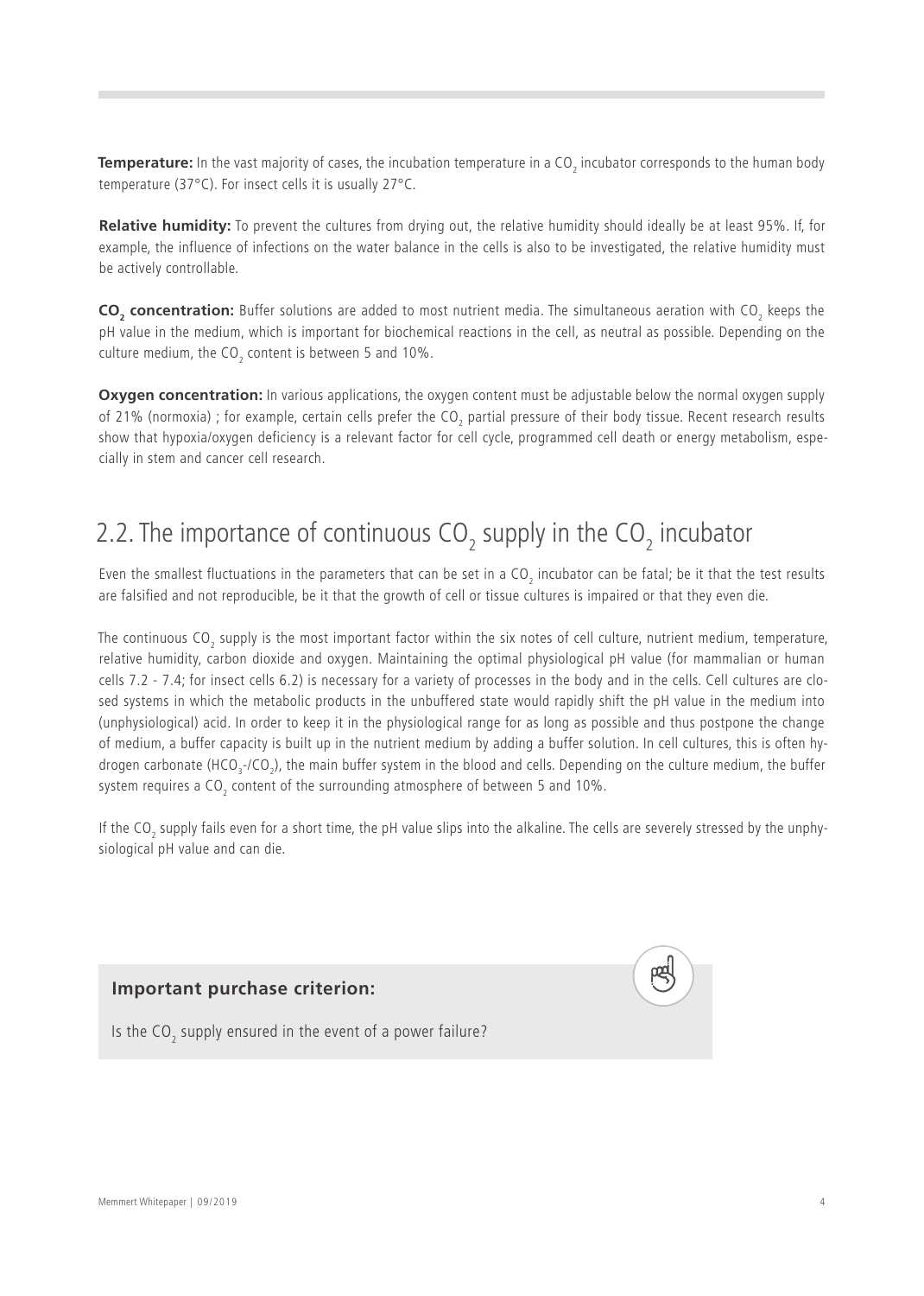## 2.3. The importance of homogeneous temperature and humidity distribution in the CO<sub>2</sub> incubator for the water balance of the cells

The water in the cells - up to 95% of which is contained in blood plasma, for example - serves to transport oxygen, nutrients and metabolic products. Preventing the dehydration of cells in a cell culture is therefore one of the most urgent tasks of a  $CO_2$  incubator. If liquid evaporates from the culture medium, the osmotic concentration changes. The relative lack of water causes a stress reaction of the cell, which in turn can lead to the loss of the culture. In the experiment itself, cells stressed in this way may produce a false result, as they may overlay the desired effects and experiments may have to be repeated several times to gain clarity. Conversely, however, the air must not be supersaturated with moisture and uncontrolled condensation into the cell culture vessels must be avoided, as this also changes the nutrient concentration in the medium.

With cell-based assays, the dreaded edge effect must be avoided . It describes the phenomenon that in well plates the liquid in the outer wells evaporates faster than in the inner wells. This also changes the nutrient concentration in the medium, so that the external wells can no longer be used for comparisons above a certain degree of evaporation. In the CO<sub>2</sub> incubator, this effect is counteracted by constantly keeping the air in an almost saturated state via a humidification system. In addition, a homogeneous temperature distribution and temperature constancy over the entire interior is decisive. Cold spots, i.e. places where the temperature is so low that humidity could condense out there, form with poor temperature distribution and temperature gradients result from this primarily at corners, walls or door seals. Many manufacturers heat the incubator door, and internal glass doors are usually standard fittings. Heating on all six sides also contributes considerably to homogeneous temperature distribution.

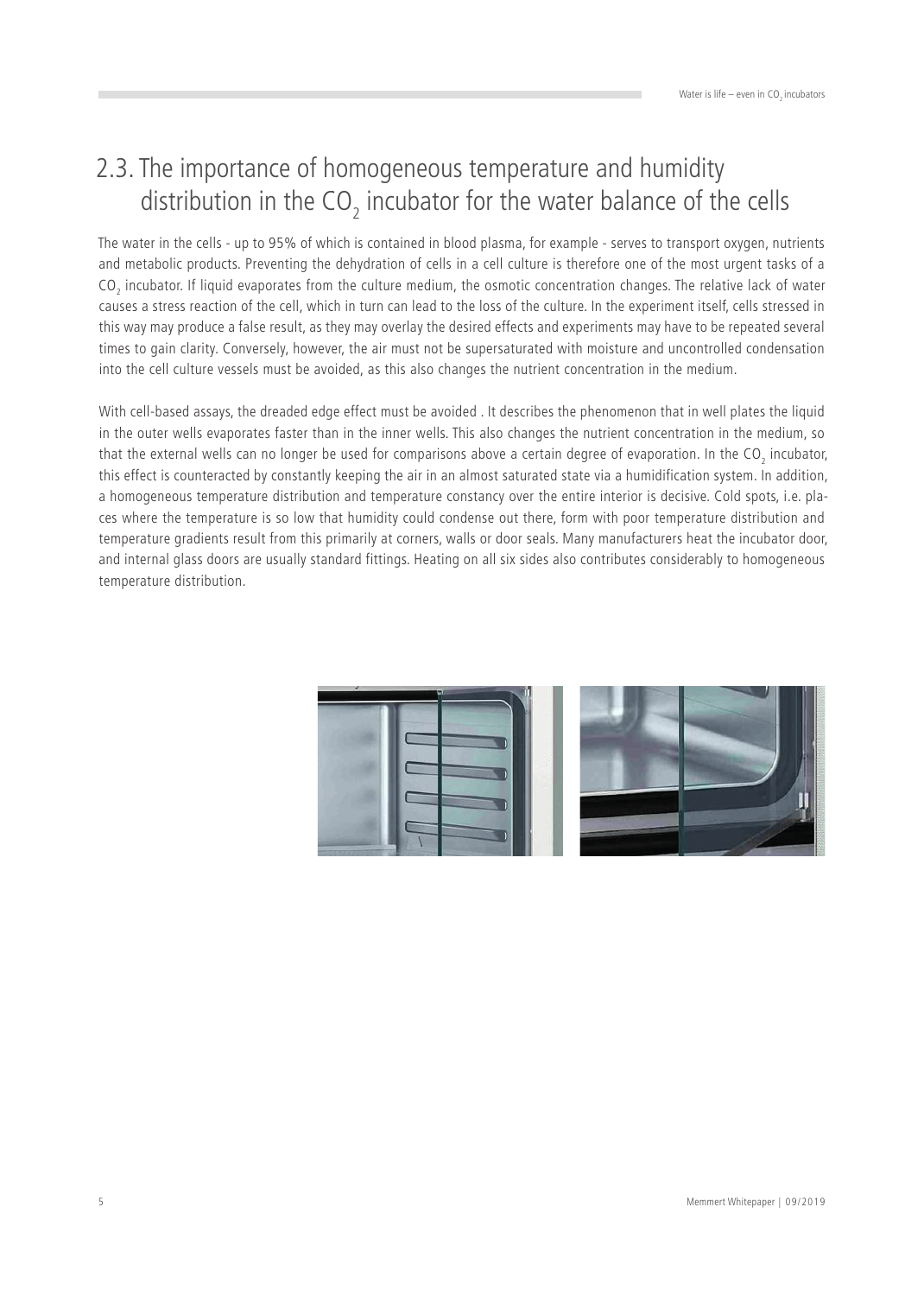#### **Excursus into physics**

**Relative humidity rh:** This value indicates the water vapour content in the gas mixture of the air. It describes the ratio between the moisture currently present in the air and the maximum possible absolute moisture (degree of saturation 100%) in per cent. The relative humidity depends on the air pressure and the ambient temperature. The warmer the air, the more water it can absorb.

**The zeroth law of thermodynamics:** A warmed body cools down in a colder environment without external influence until a thermal equilibrium has been achieved. It therefore has the same temperature as its surroundings and vice versa.

**Second law of thermodynamics:** Energy that passes from one thermodynamic system (e.g. water, ice, etc.) to another is called heat if the energy transport is caused by a temperature difference with the environment. Heat always flows naturally from the warm to the cold body.

**Evaporation:** Evaporation, i.e. the conversion from liquid to gaseous, occurs when water molecules with a high kinetic energy (e.g. due to the influence of heat) overcome the binding energy (attraction forces) of molecules with lower kinetic energy and can leave the liquid. If the particles remaining in the cooled liquid continue to draw energy from the environment, the liquid evaporates completely in the end.



Evaporation of liquid in a temperature-controlled environment, such as a temperature control cabinet

**Condensation:** If the air is 100% saturated with moisture, the excess water vapour condenses in the form of fine water droplets. The water changes from a gaseous to a liquid state. The temperature at which this condition occurs is called the dew point temperature. It corresponds to 35.7°C at 37°C and 93% rh in the environment and a maximum water content of 40.7 g/m3 in the air. At 10 $^{\circ}$ C ambient temperature and identical humidity, the dew point is already reached at 8.9 $^{\circ}$ C and a water vapour content of 8.7 g/m3. A typical example of a dew point effect is suddenly fogged up spectacle lenses when you move from the cold into a warm room in winter. Since the room temperature is higher than the temperature of the glass, the air cools down at the point where it comes into contact with the glass surface and moisture condenses.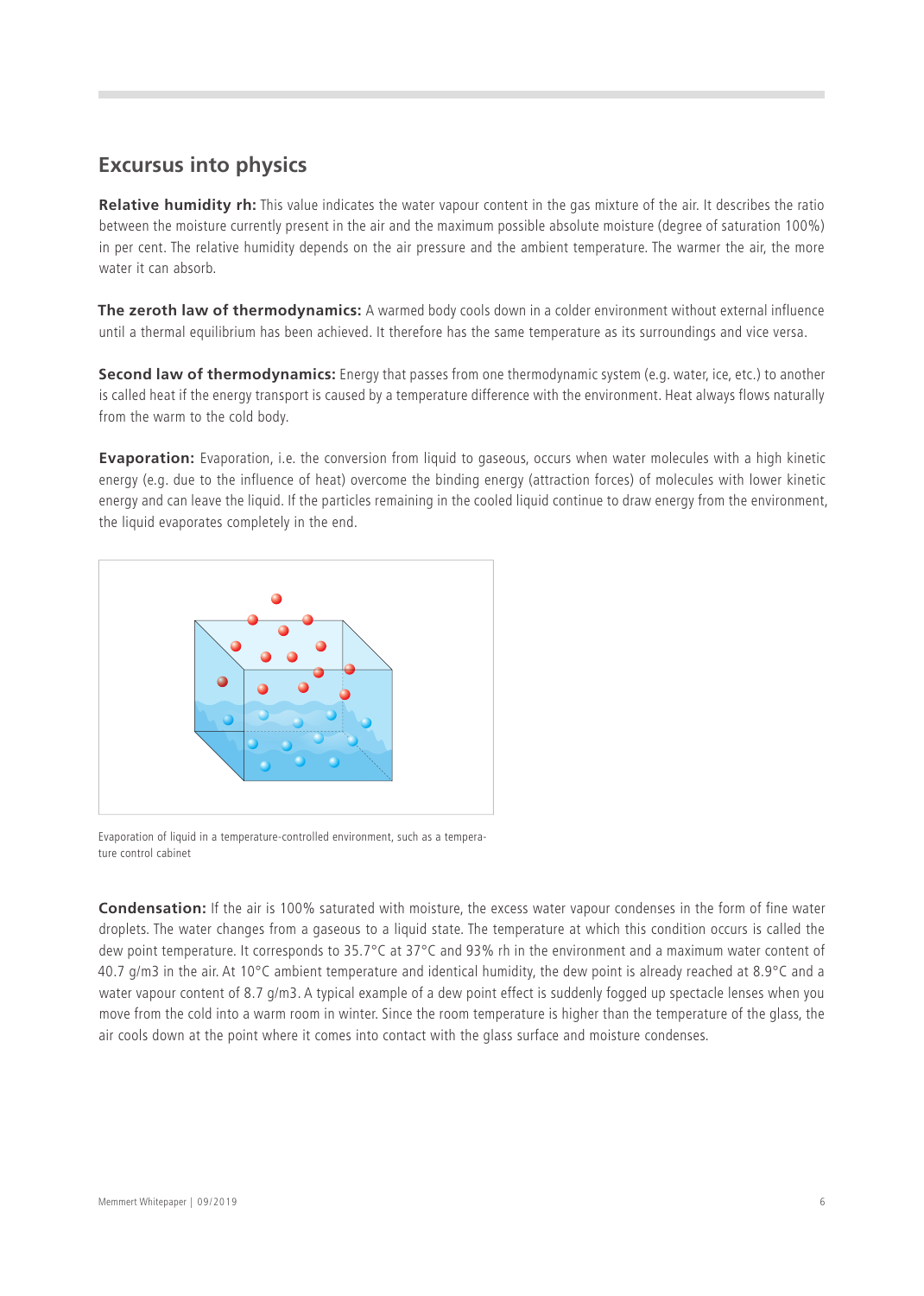**Temperature gradient:** If heat or cold is supplied to a body with a homogeneous temperature, the outer layers adjust their temperature more quickly than the inside of the body. The temperature gradient describes the temperature changes along the energy transport.



The dew point as a function of relative humidity for four different air temperatures.

## 2.4. Why is it so important to avoid condensation in the work space?

In addition to the change in concentration in the nutrient medium, uncontrolled condensation in the work space of a  $CO<sub>2</sub>$ incubator also poses a considerable risk of contamination. The humid-hot conditions in a CO $_{_2}$  incubator are also ideal for the growth of harmful microorganisms. If the temperature at any point in the incubator falls below the dew point, water precipitates there and provides a breeding ground for bacteria, fungi, viruses and mycoplasmas.

Neglect during sterile work often leads to bacteria and other contaminants being able to penetrating the CO<sub>2</sub> incubator. Hands, clothing or saliva, cross-contamination, germs in the refrigerator, in the water bath or on the microscope, contaminated primary cultures - the sources of contamination are numerous.

Walls and doors in particular are possible points of condensation due to temperature gradients and thus also possible sources of surface contamination in the incubator.

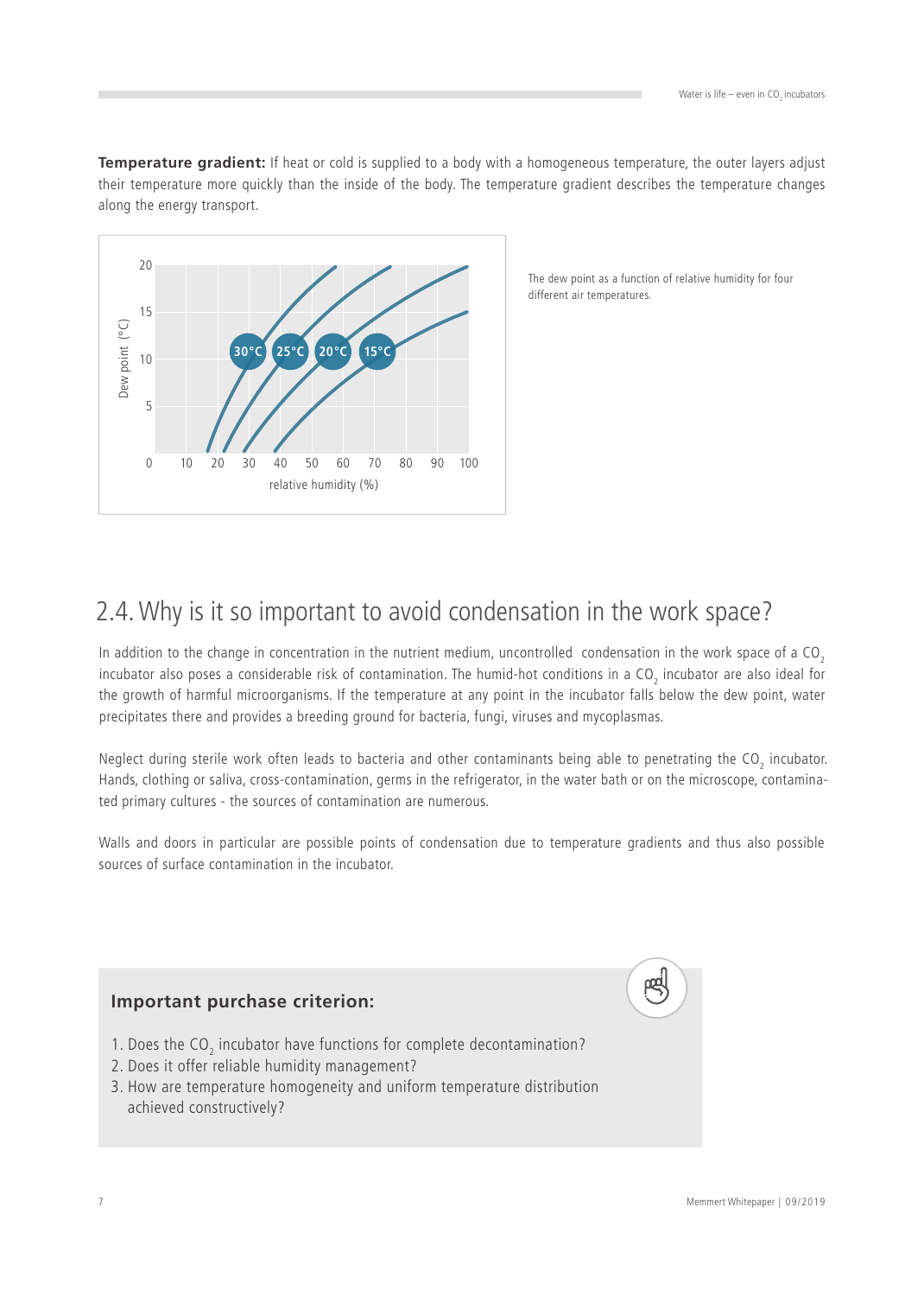# 3. Controlled atmosphere in the Memmert ICOmed CO<sub>2</sub> incubator

Memmert has been developing and producing temperature control appliances for science and research since the end of the 1940s. ICOmed is the latest generation Memmert CO<sub>2</sub> incubator. Heating and humidity systems are coordinated with each other in order to keep the humidity content of the air constantly close to saturation and to exclude uncontrolled condensation in the interior as far as possible.

| The key data: |  |  |
|---------------|--|--|
|---------------|--|--|

Temperature range up to  $+50^{\circ}$ C

4 model sizes (56 to 241 litres interior volume)

Fail-safe FDA-compliant data logging

Battery buffered ControlCOCKPIT: Operating display as well as measurement and logging of all parameters and control for CO<sub>2</sub> and O<sub>2</sub> fully functional for up to one hour even in the event of a power failure

Optical and acoustic alarm and mobile phone alarm message to the if individually adjustable corridors for temperature, CO<sub>2</sub>, O<sub>2</sub>, humidity are exceeded

Humidity limitation control or active humidity control

Interior including all built-in components and all sensors can be sterilised in a 60-minute programme at +180°C

Fast reaction direct heating (no water jacket, no air jacket)

Inner glass doors heated and divided

Classified as Class IIa medical device for in vitro fertilisation and biosynthesis

#### 3.1. Different humidification systems

In general, a distinction is made between two systems for humidifying the interior of a CO<sub>2</sub> incubator: passive humidification and active humidity control.

## 3.1.1. Passive humidity limitation

The air in the interior is humidified by evaporation from a water-filled tank. At a set-point temperature of  $37^{\circ}$ C, the relative humidity is between 85% and 95%. If the moisture content approaches the saturation limit of more than 90%, condensation is practically unavoidable. There must therefore be constructive solutions to control them.

#### **Advantages:** inexpensive and uncomplicated

**Disadvantages:** The moisture content is directly related to the ambient temperature and cannot be set separately to a target value. The humidity rise times and recovery times after opening the door are considerably longer than with active humidity control. In particular, frequent door openings and changing environmental conditions in the laboratory make the operation of a CO<sub>2</sub> incubator without knowledge of the actual moisture content in the interior and the possibility of intervention sometimes like flying blind.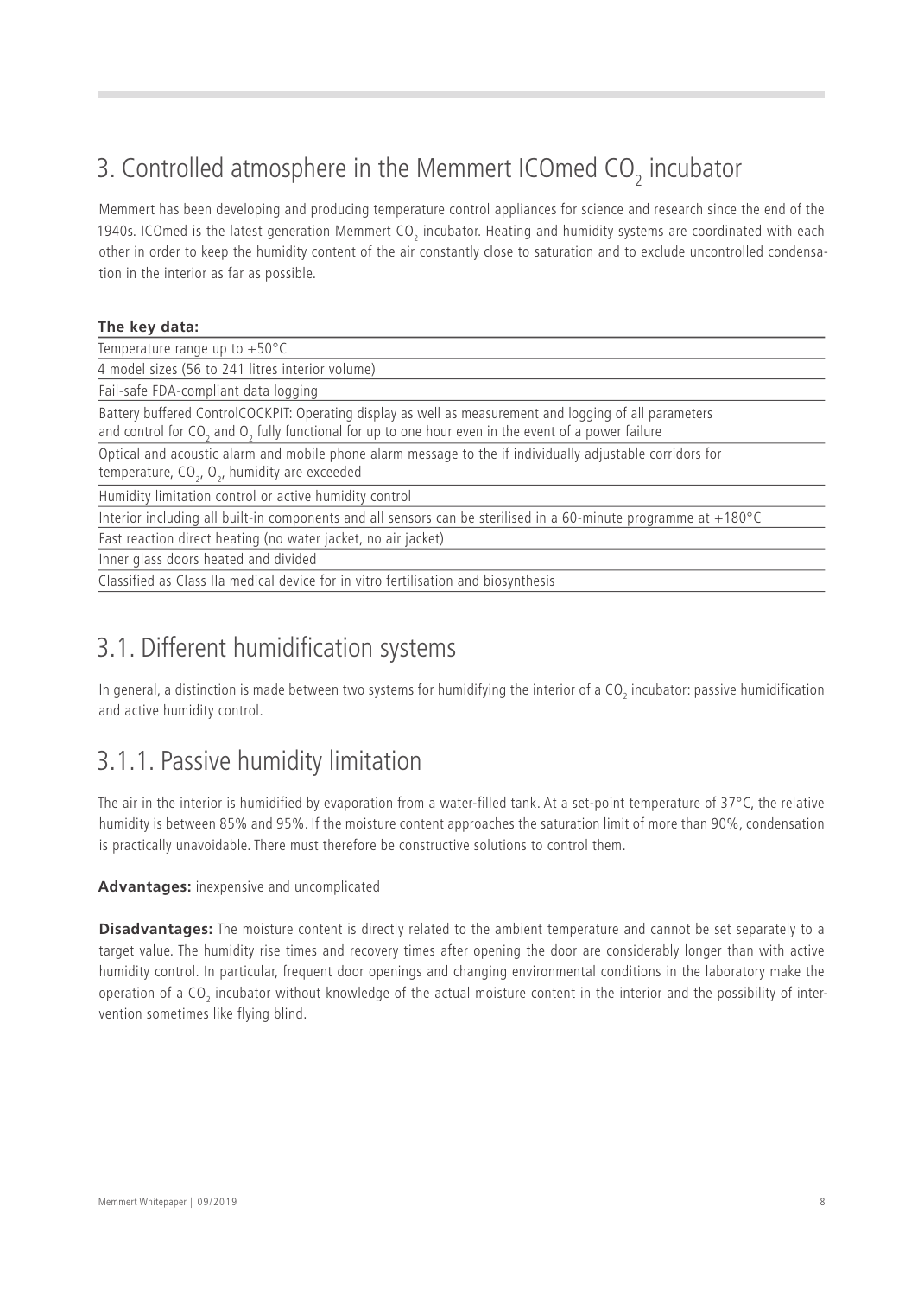#### **Important purchase criterion:**

- 1. Does the CO<sub>2</sub> incubator have a humidity sensor for measuring the actual state of the interior?
- 2. Does the CO<sub>2</sub> incubator work with passive moisture limitation with a targeted cold trap? Can the condensate condense out uncontrolled?

In addition, the more or less large water surface in the evaporation tank represents three possible sources of danger: uncontrolled condensation on the inner walls, uncontrolled bedewing of the cell culture and a breeding ground for microorganisms.

Some manufacturers prevent contamination by a decontamination routine with UV light or a cover over the water container. In both cases, however, the first phenomenon, condensation after a drop in the dew point, is not prevented. This is achieved in some appliances by the targeted creation of the dew point in or under the water tray. Care must be taken to ensure that no condensation can form on the sides or below the water tray.

**Passive humidity limitation plus humidity sensor:** The humidity is limited to 93% rh (± 2.5% rh) via a Peltier moisture trap in the rear wall of the appliance by keeping the temperature of the moisture trap minimally below the dew point temperature. Excess moisture only condenses at this point. The droplets flow back via a sealing lip exclusively into the stainless steel water tray, which is placed exactly in front of the cold trap.





The sealing lip of the evaporation tank is pulled magnetically to the rear wall and directs the water condensing at the moisture trap back into the water tray.

**Passive humidity limitation plus humidity sensor:** The passive humidity limiter with humidity sensor is available as an option. This enables the actual moisture to be displayed on the control display and an alarm to be sounded if the moisture content drops, e.g. if the water tray is empty.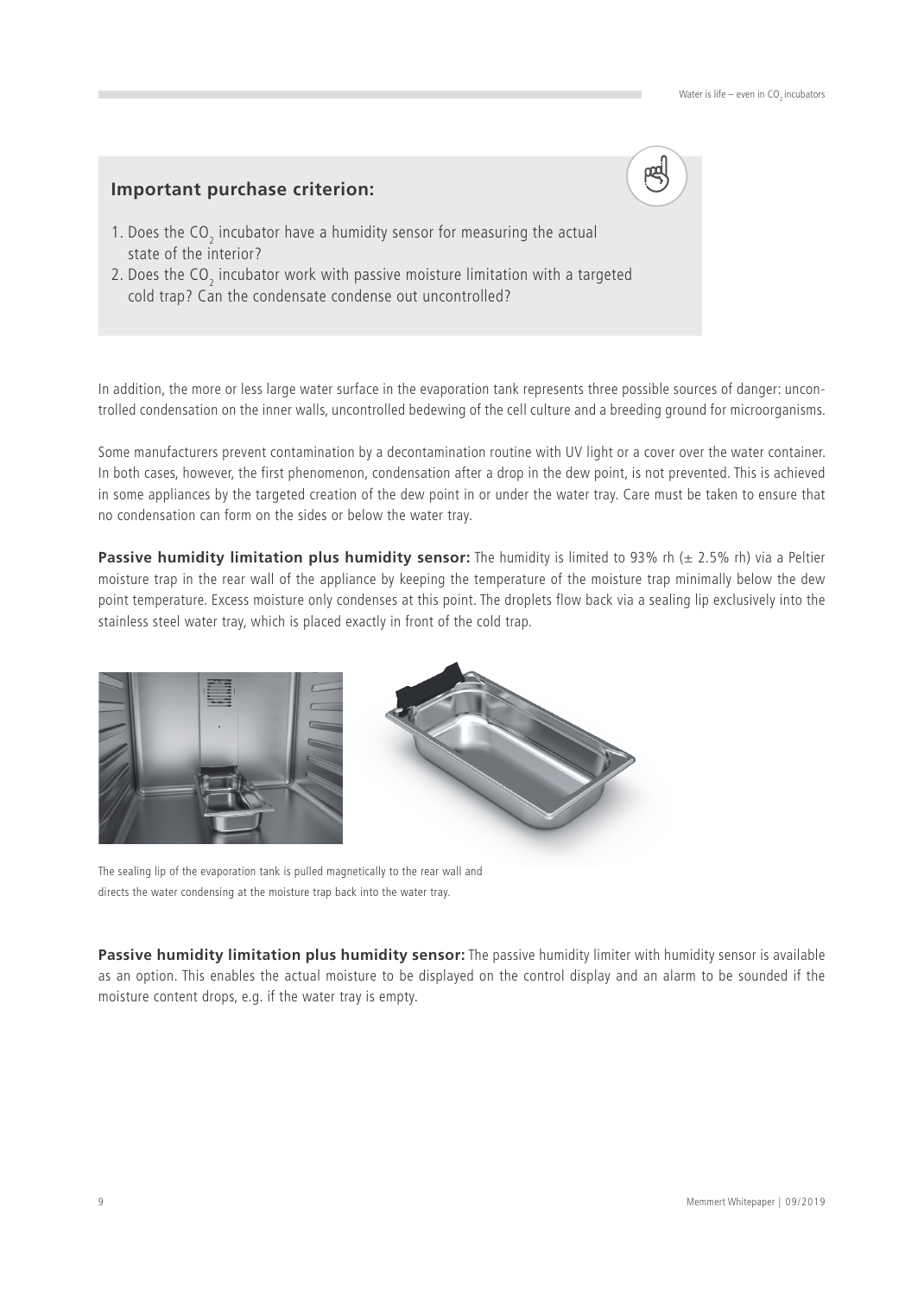## 3.1.2. Active humidity control

In CO<sub>2</sub> incubators with active humidity control, the moisture content in the interior is controlled by the permanent comparison of setpoint and sensor-based actual values. Moisture can be supplied via various systems. Ultrasonic systems atomise water with the help of sound waves and convert it into a fine mist. Other appliances introduce sterile superheated steam from outside, which is mixed with the air in the interior. This is the most effective way to sterilise the moisture supplied from outside.

**Advantages:** The moisture content can be set separately to a target value via a digital control. Permanent control and feedback is carried out via the measurement data of an integrated humidity sensor. The humidity rise times and recovery times after opening the door are considerably shorter than with passive humidity limitation.

**Active humidity control in the Memmert ICOmed:** The interior is humidified via a hot steam generator at the rear of the unit, with controlled evaporation of water from a canister. The sterile superheated steam is fed into the interior above the fan and mixed with the air flow.

When heating up, the speed the humidity approaches the humidity setpoint is dynamically controlled as a function of the dew point of the interior temperature in the setting range between 40 and 97% rh. The interior is dehumidified by a metered supply of fresh air via a sterile filter. A capacitive humidity sensor is integrated for humidity measurement.

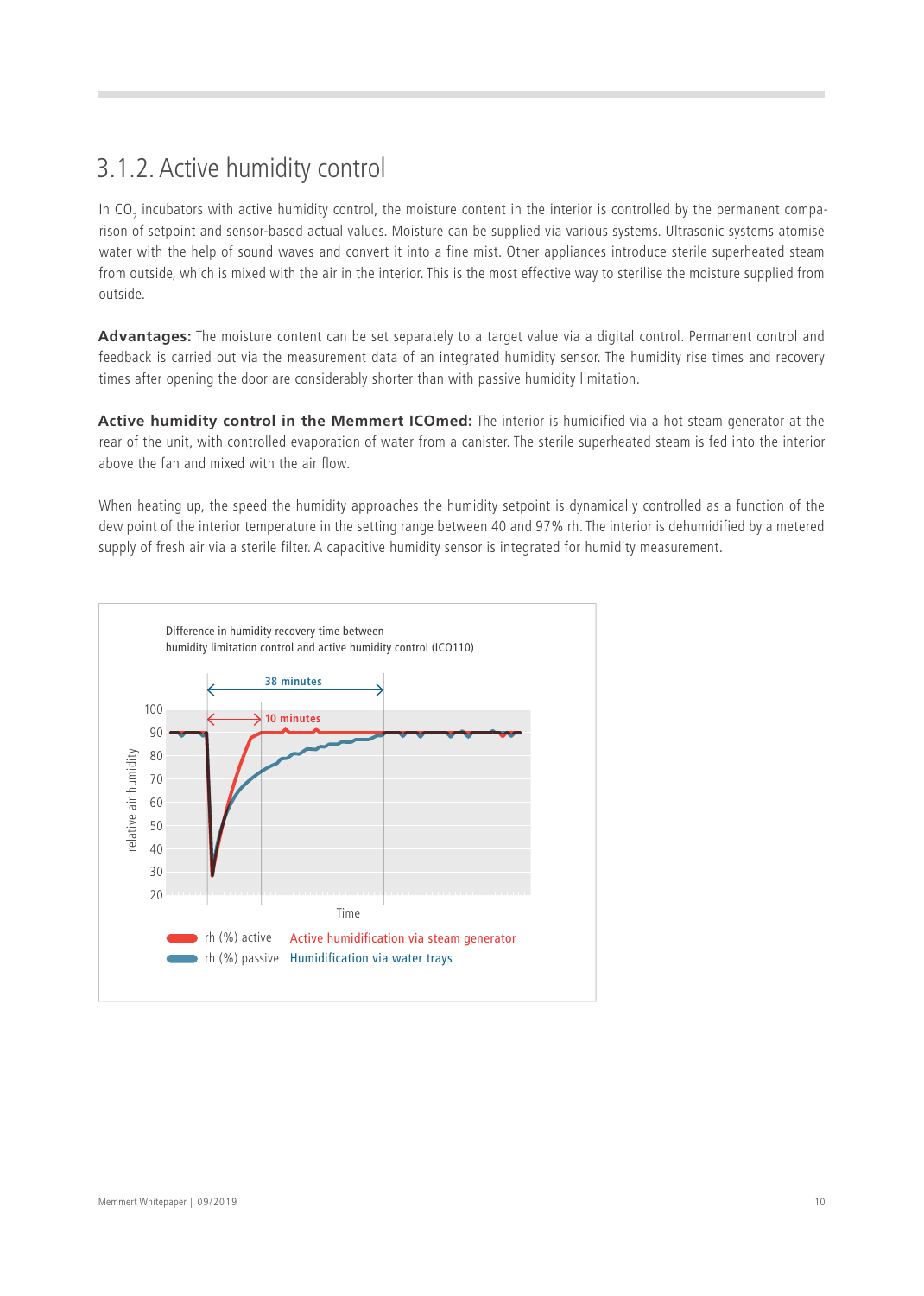#### **Excursus: Experiment on the advantages of active humidity control**

A Memmert INCO108med CO<sub>2</sub> incubator (humidity control identical in construction to model ICOmed) was evaluated at the Chair of Bioprocess Engineering at the University of Erlangen in order to exclude device-related influences on test results with multiwell plates . The door was opened frequently because the incubator was used by different employees.

The moisture and CO<sub>2</sub> content was documented over a period of 10 days. In order to determine the viability of the cells, a clear saline solution (PBS) was stained with trypan blue and 600 µl of it was added to each well. The corrugated plate was deliberately not enclosed with parafilm. The speed of reaction of the incubator to the constant changes in the interior gas mixture humidified with 95% rh was demonstrated after the 10-day test. Due to the frequent opening of the door, the outer rows of corrugations had lost about 40% of the liquid, some of the inner rows only 10%. **On non-working days, on the other hand, volume constancy and liquid increase were observed.**

For shorter experiments, there were no significant limitations regarding the incubator or the choice of well. Even if the wells could still be evaluated after the 14-days of test phase, the researcher responsible saw that the limit for valid studies under the above-mentioned test conditions with constant opening of the incubator door had been reached during this period. For longer-term experiments, he recommended limiting it to the inner wells.



Figure Cell viability after 10 days in the Memmert CO<sub>2</sub> incubator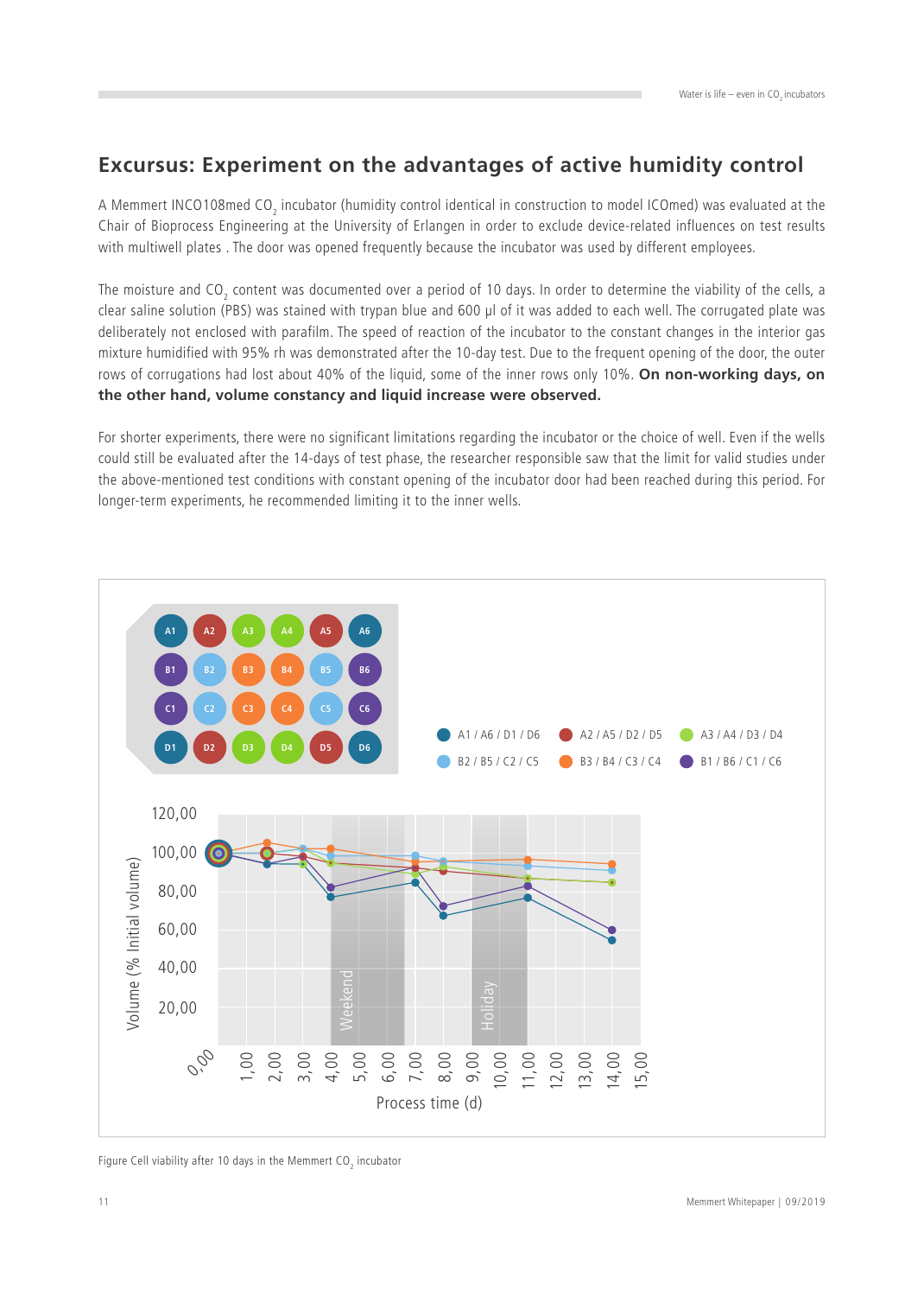## 3.1.3. Temperature constancy and stability

When the door is opened in daily laboratory operation, there is a continual drop in the moisture content and temperature in the interior and thus also a fluctuation in the ideal conditions of 37°C and more than 93% rh. The interaction of active humidity control and heating control is therefore essential for avoiding cold spots and thus unwanted evaporation in a CO<sub>2</sub> incubator. The active humidity control guarantees that the required humidity is reached quickly after the door has been opened and closed. The heating system ideally supports this by heating up quickly and minimising time and spatial temperature deviations.

There are various constructive solutions for heating. Many CO $_{_2}$  incubators are surrounded by a heated air jacket, and more rarely by a water jacket. This should maintain the temperature for a certain period after a power failure.

In the Memmert ICO, the interior is heated directly over five sides and additionally surrounded by an insulating jacket. In addition, the door and the door seals are heated in order to prevent condensation from forming even in these areas, which are more difficult to insulate. The dense arrangement of the heating elements is the basis for the measured values of  $\pm$  0.3 K for temperature homogeneity and  $\pm$  0.1 K for temperature constancy (measured according to DIN 12880:2007-05). In addition, they enable fast heating and short recovery times after door opening.

#### **Excursus DIN 12880:2007-05**

In Germany, DIN 12880:2007-05 applies to the testing of ovens and incubators. Here the measuring setup for the determination of the parameters temperature homogeneity and temperature constancy, for the determination of heating-up times and cooling times as well as for the determination of recovery times after opening the door is laid down.

The **temperature constancy** results from the temperature course of the measuring point which shows the largest temporal temperature deviation. The **temperature homogeneity**, i.e. the spatial temperature deviation, results from the difference between the two measuring points with the largest and smallest measured temperature value (measured at the same time).



Direct heating in the Memmert ICOmed



Measuring setup with 27 measuring points according to DIN 12880:2007-05 for appliances with more than 50 litres interior volume

#### **Technical data ICO/ICOmed with evaporation tray**

| Größe / size                                                                  |  | 50  | 105 | 150 | 240 |
|-------------------------------------------------------------------------------|--|-----|-----|-----|-----|
| Räumliche Temperaturabweichung / temperature uniformity in chamber [+/- K] *1 |  | 0.3 |     | 0.3 | 0.3 |
| Zeitliche Temperschwankung / temperature variation in timer $[+/K]$           |  |     |     |     | 0.1 |
| $37^{\circ}$ C<br>Aufheizzeit / heating up time timer [Minuten / minutes] *2  |  | 20  | 20  | 25  | 30  |
| Erholzeit / recovery time [Minuten / minutes] *3                              |  |     |     |     |     |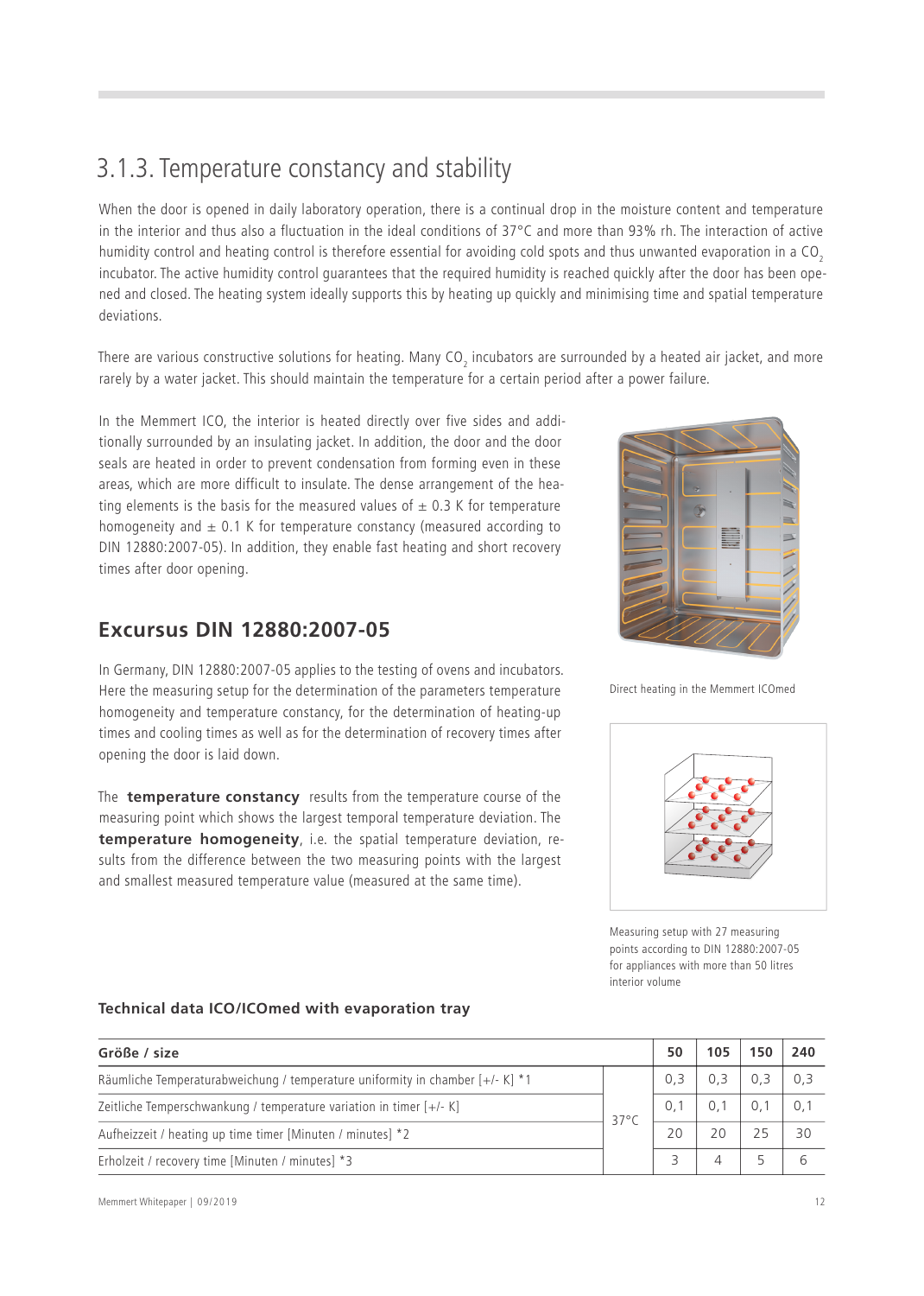| Technical data ICO/ICOmed with active humidity control |  |  |  |
|--------------------------------------------------------|--|--|--|
|--------------------------------------------------------|--|--|--|

| Größe / size                                                                                                                                                                                            |  | 50  | 105            | 150 | 240 |
|---------------------------------------------------------------------------------------------------------------------------------------------------------------------------------------------------------|--|-----|----------------|-----|-----|
| Räumliche Temperaturabweichung / temperature uniformity in chamber [+/- K] *1                                                                                                                           |  | 0,3 | 0,3            | 0,3 | 0,3 |
| Zeitliche Temperschwankung / temperature variation in timer [+/- K]<br>$37^{\circ}$ C<br>Aufheizzeit / heating up time timer [Minuten / minutes] *2<br>Erholzeit / recovery time [Minuten / minutes] *3 |  | 0.1 | 0,1            | 0,1 | 0,1 |
|                                                                                                                                                                                                         |  | 20  | 20             | 25  | 30  |
|                                                                                                                                                                                                         |  | 3   | $\overline{4}$ | 5   | 6   |
| Räumliche Feuchteabweichung / humidity uniformity in chamber $[+/$ - %rh                                                                                                                                |  | 1.5 | 1,5            | 1,5 | 1,5 |
| $37^{\circ}$ C<br>Zeitliche Feuchteschwankung / humidity variation in time $[+/$ - %rh]<br>93%rh                                                                                                        |  | 1.0 | 1,0            | 1,0 | 1,0 |
| Erholzeit Feuchte / recovery time humidity [Minuten / minutes] *3                                                                                                                                       |  | 8   | 10             | 12  | 15  |

## 3.1.4. Decontamination control

**Hot air sterilisation:** If germs and other microorganisms have been detected in the interior, the incubator must be thoroughly cleaned and decontaminated immediately. How often the cleaning should be carried out routinely depends on the use. In the Memmert ICOmed CO<sub>2</sub> incubator, the interior is completely sterilised with dry heat within 60 minutes of reaching the sterilisation temperature of 180°C, including all fittings and sensors, in accordance with standards. The German Pharmacopoeia 10 (DAB 10), a collection of recognised pharmaceutical rules on the quality, testing, storage, dispensing and designation of pharmaceutical products and the legally binding substances used in their manufacture, provides the following guideline values for the sterilisation period:

Hot air 180°C: at least 30 minutes Hot air 170°C: at least 1 hour Hot air 160°C: at least 2 hours

According to the Robert Koch Institute and the Japanese and Nordic Pharmacopoeias, an exposure time of 30 minutes at 180°C hot air is also sufficient. To be on the safe side, the Memmert ICOmed keeps the sterilisation time twice as long.